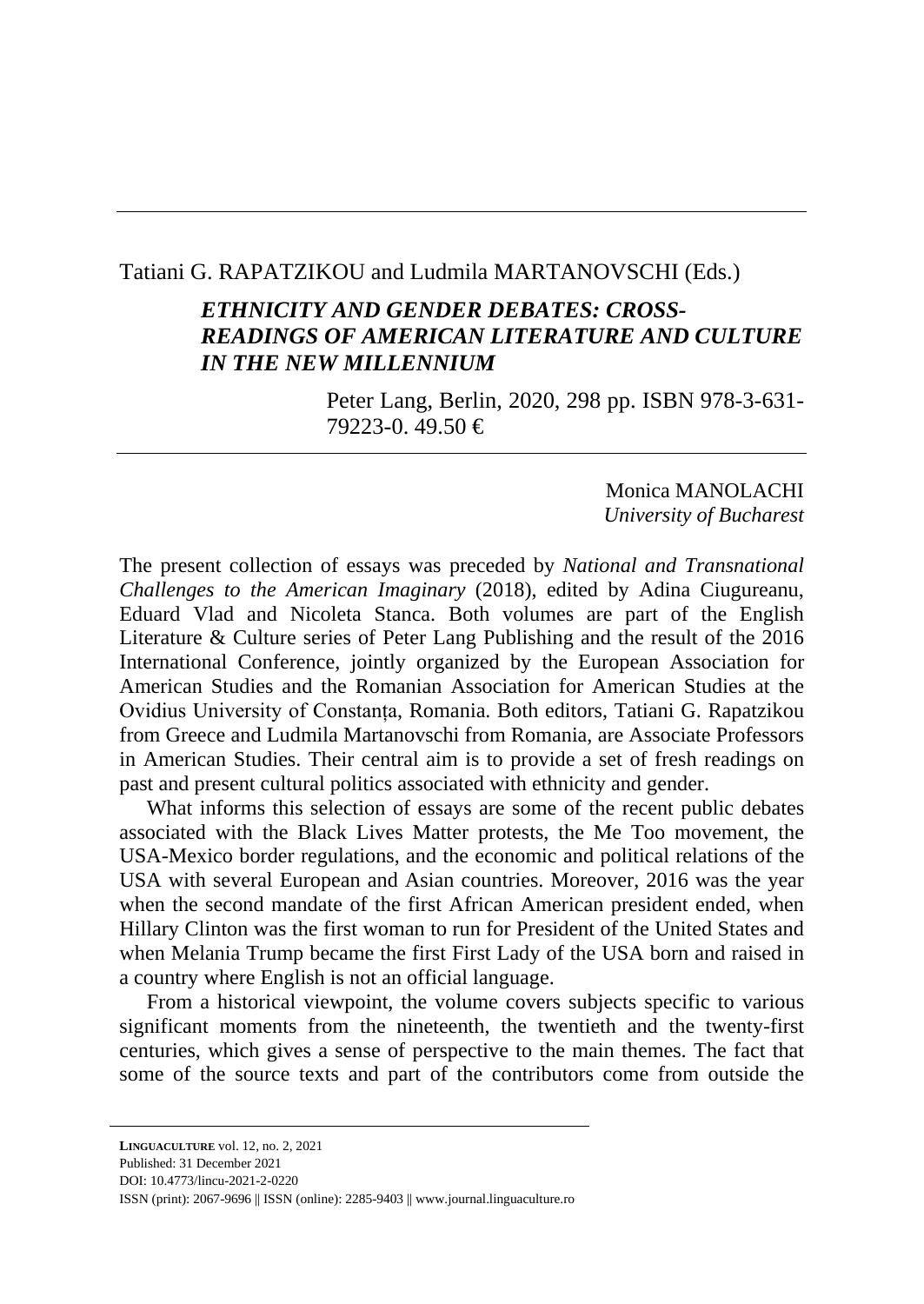American borders indicates an increased interest in the relationship between the American culture and other cultures, and how they respond to each other. The editors brought together essays by literary, cultural, political and arts scholars from China, France, Greece, Germany, Spain, Romania, USA and Taiwan.

The three sections, focused on race, immigration and gender respectively, offer glimpses into how thinking patterns may shift because of specific sociopolitical changes reflected in literature and the arts. The four or five articles that each section contains offer a different outlook on the main topic and reflect the capacity of using multiple secondary texts and other sources in order to put forward a thesis linked to it.

In "Race Matters: Past and Present Challenges" the five researchers are concerned with issues related to African American or American Indian Studies and show how race may be reinterpreted from other points of view: medicine, film, law, class and age.

The section starts with an article by Carmen Birkle, who rereads Frances Harper's *Iola Leroy or Shadows Uplifted* (1892) taking into consideration the critical condition of the medical profession for African Americans after the Civil War, when racial prejudice was still high and irrationally perpetuated with arguments based on scientific knowledge, when African ancestry was much more tolerable for female nurses than for male doctors, and when miscegenation was still a legally prohibited practice. Harper's memorable novel is described as a testimony to the reality of biological miscegenation: the medical discourse and context transform it into a legitimate aspect of American culture. In the second essay, Lea Stephan approaches the relationship between health care services and race to demonstrate the existence of racial inequality in the US health care system. Drawing on past and present legislation, statistical data and interviews of congress people involved in the health care reform over the past decades, she explains how the Obama administration, although well-intended, missed some of the structural consequences of its health care strategy, which affected some of the poorest communities of African Americans. In the third article, Ileana Jitaru explores the relationship between race, literature and film by comparing Solomon Northup's memoir *Twelve Years a Slave* (1853) and its 2013 film adaptation by director Steve McQueen. She relies on Roland Barthes's semiotic codes and Christian Metz's film language to analyze the ways in which a firstperson narrator and an objective camera narrator may bring more truth and legitimacy to historical representations of slavery. Raluca Andreescu studies Joyce Carol Oates's *The Sacrifice* (2015) to explain how media sensationalism and biased reporting may complicate circumstances such as sexual violence, family disintegration and a faltering legal system, with a negative impact on certain black communities. It also highlights that Oates's novel illustrates how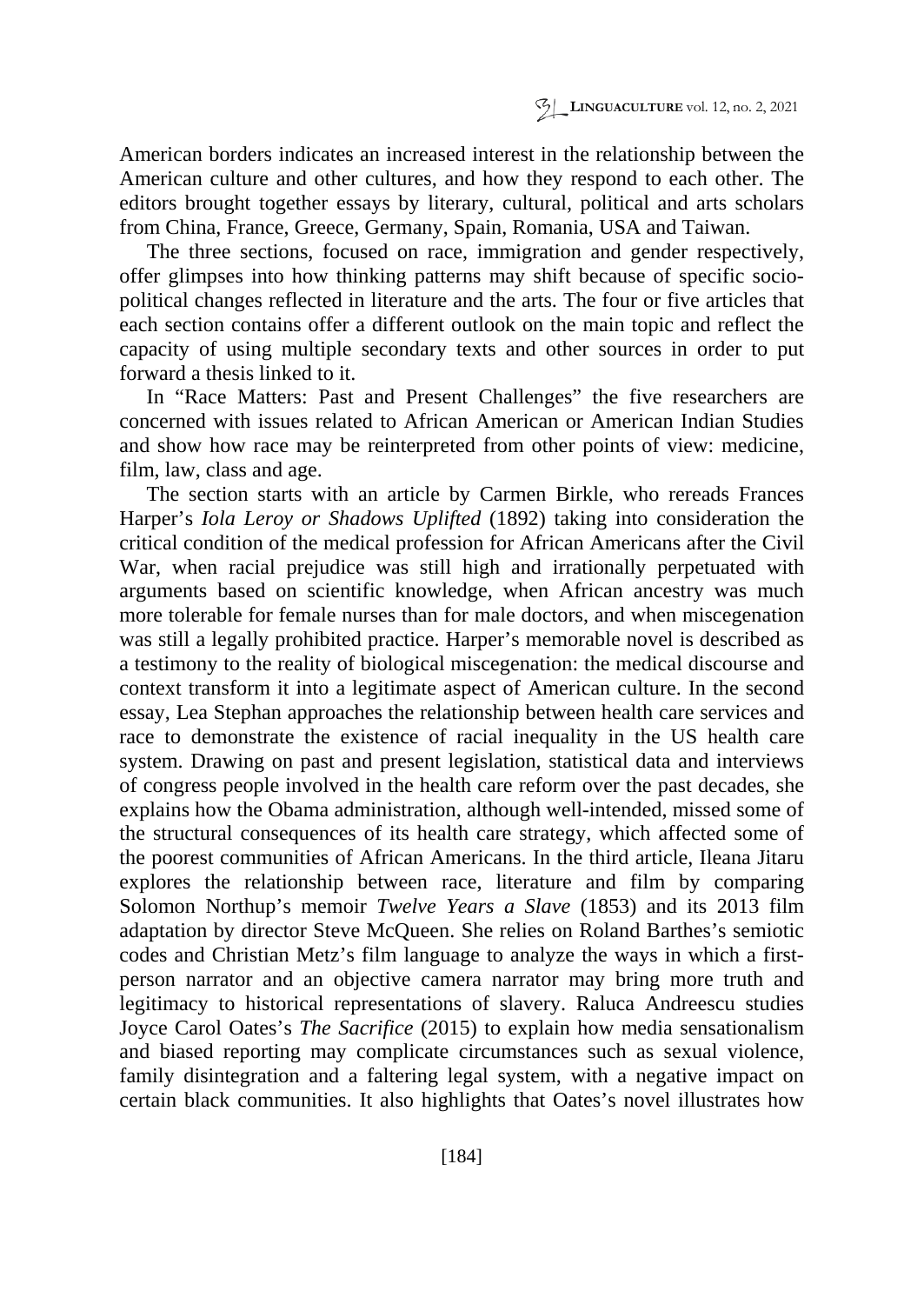#### Monica MANOLACHI

people may lose trust in institutions that are supposed to defend their rights and how suspicion accumulates because of recurrent injustice done to vulnerable individuals and communities. In the last article of this section, Aitor Ibarrola-Armendariz proposes a new outlook on Sherman Alexie's *The Absolutely True Diary of a Part-Time Indian* (2007). Although the novel has received mixed reviews, including criticism for being inadequate for a young adult readership (too much violence and bad behaviour), the researcher defends it by including it in a tradition of similar works that have raised awareness regarding the condition of Native American teenagers.

In the middle section, "Immigration Revisited," each contributor focuses on a case study (film or literature) to discuss aspects such as the limiting conditions of American inclusiveness, the discriminatory connotations of the encounter with the host country and the often traumatic impact of migration.

The first article is a commentary by Noelia Gregorio-Fernández on Robert Rodriguez's film *Machete* (2010), in which the immigration across the USA-Mexican border is depicted in detail. According to the researcher, this particular cinematic production moves beyond Chicana and Hollywood representations of the Latinos through a hyper-realistic visual aesthetics. She emphasizes how violence affects only the southern side of the border and that Latino ethnicity should rather be conceived from a more inclusive transcultural view. In the next essay, Angeliki Tseti analyzes Aleksandar Hemon's *The Lazarus Project* (2008), a photo-textual narrative that reflects the traumatic expatriation of two Eastern Europeans, one at the beginning of the twentieth century, the other towards the end of it. Tseti shows how the parallel and the interweaving of the two migrant destinies, the two forms of art and the two historical epochs contribute to the multidimensionality of the American cultural and ethnic structures. Pi-hua Ni studies *The Third Son*, a novel by Julie Wu, which covers the violent and traumatic historiography of Taiwan, previously left unchronicled. Published in 2013, the book is described as a "cornerstone for the emerging Taiwanese American literature" and "a landmark in twenty-first-century diasporic American literature," and situated in the larger field of American Asian cultural identity. Jiachen Zhang writes about Gish Jen's *Typical American* and the image of Chinese American gender identity in the context of immigration. The focus is placed on masculinity – influenced by food consumption, racial and feminine pressure – and on complex modes of remasculinization of immigrants in contrast with stereotypes of American cultural values. In the last article included here, Iuliana Vizan approaches *I Hotel* (2010) by Karen Tei Yamashita, by paying attention to essential events of the civil rights movement in Chinatown, San Francisco. She points out how the novel comments on immigration and ethnicity through fiction, philosophy, folklore and graphic art, revealing levels of discrimination and resistance, political and intellectual engagement.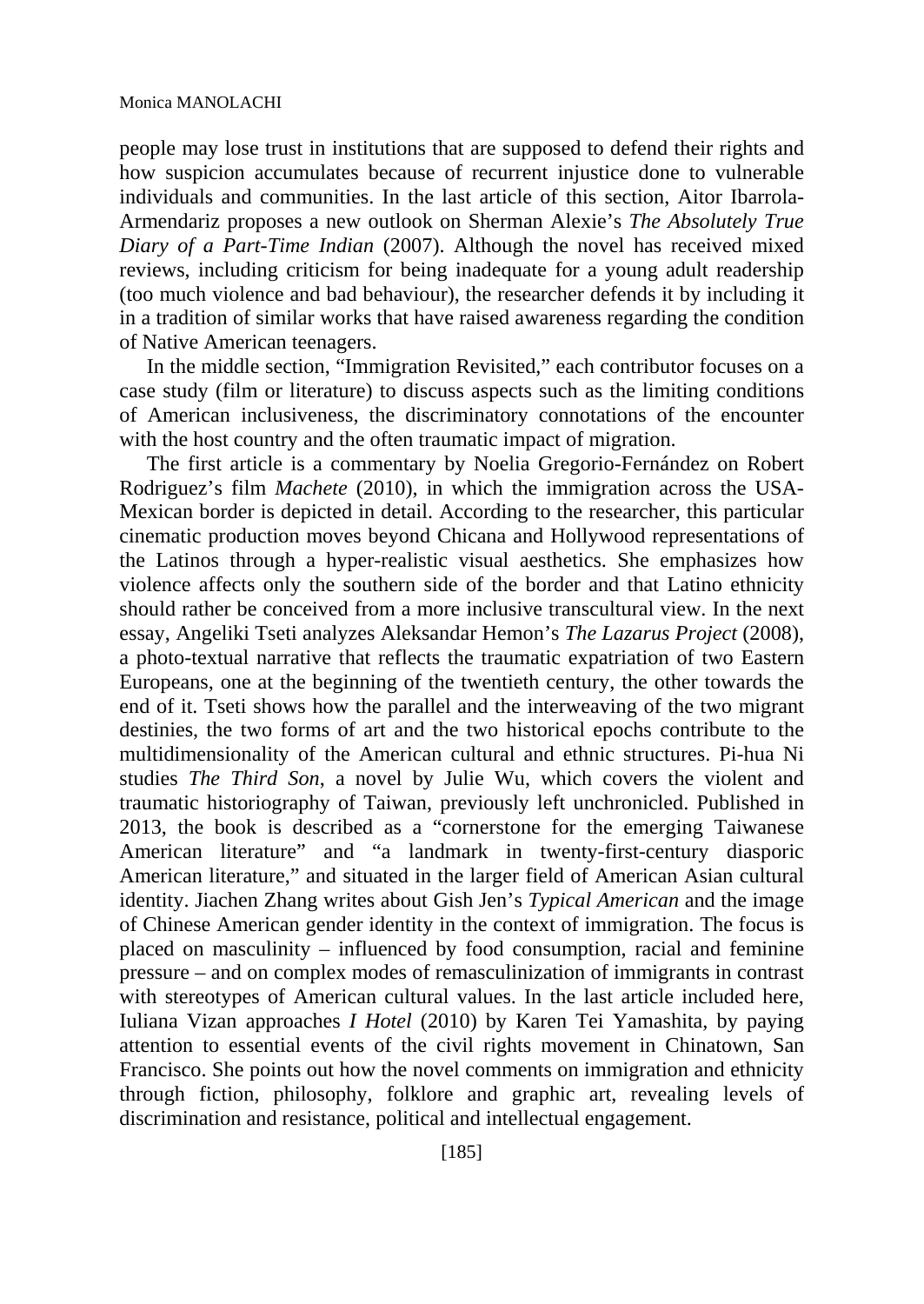The last section of the book, "Gender Focus: New Perspectives," contains articles on subject matters associated with feminism and femininity that cover more than a century and deal with the arts, literature, legislation or contemporary music. Although masculinity is left out of this section, it is present in the previous two, which deal extensively with the topic in conjunction with other factors.

In the first article, art historian Marianne B. Woods demonstrates that American women artists between the late Victorian period and the Second World War were involved in numerous artistic large-scale projects for both homes and public buildings, in contrast with the perception that these were executed only by men. She gives examples of women muralists such as Mary Cassatt, Mary McMonnies and Hildreth Meière, who subsequently influenced younger women artists in the American Midwest. Barbara Nelson reviews the little known autobiography *Mon Mari, Le Roi Carol* (1950) by Zizi Lambrino, wife of King Carol II of Romania, as part of a larger project interested in the portrayal of the New Woman as a transnational phenomenon of the twentieth century. Her study combines interwar political history and mass media manipulation with new approaches to Eastern Europe. In the next paper, Elisabeth Boulot draws on essays, legal documents, newspaper articles, government archives and other sources to investigate the struggle for gender equality in the  $21<sup>st</sup>$  century USA. The chapter is centered on the measures taken by the Obama administration to close the pay gap for women and on the role of social media in shaping new feminist agendas, adapted to better address the younger generations' needs. Last but not least, Constantine Chatzipapatheodoridis explores Lana Del Rey's music albums and public persona to prove that her dramatized performance of Hollywood sadcore has been influenced by the traditions of camp and melodrama, and has reshaped the American imaginary to make it ready for consumption in new contexts. The critic explains how Del Rey's work promotes the pursuit of happiness as an American ideal, simultaneously revealing its contradictions through a melancholic atmosphere, grim accents and nostalgic lyrics.

On the whole, one may argue that most of these articles constitute noteworthy additions to each of the topics they tackle and provide convincing and potentially fruitful angles that should stimulate further explorations. Overall, this essay collection suggests that 2016 was a political moment that unveiled certain modifications regarding the concepts of race, immigration and gender, significantly influential in repositioning American culture on the international arena. The year 2020, when the volume was published, meant an increase in the visibility of American (cultural) politics across the globe and in the international